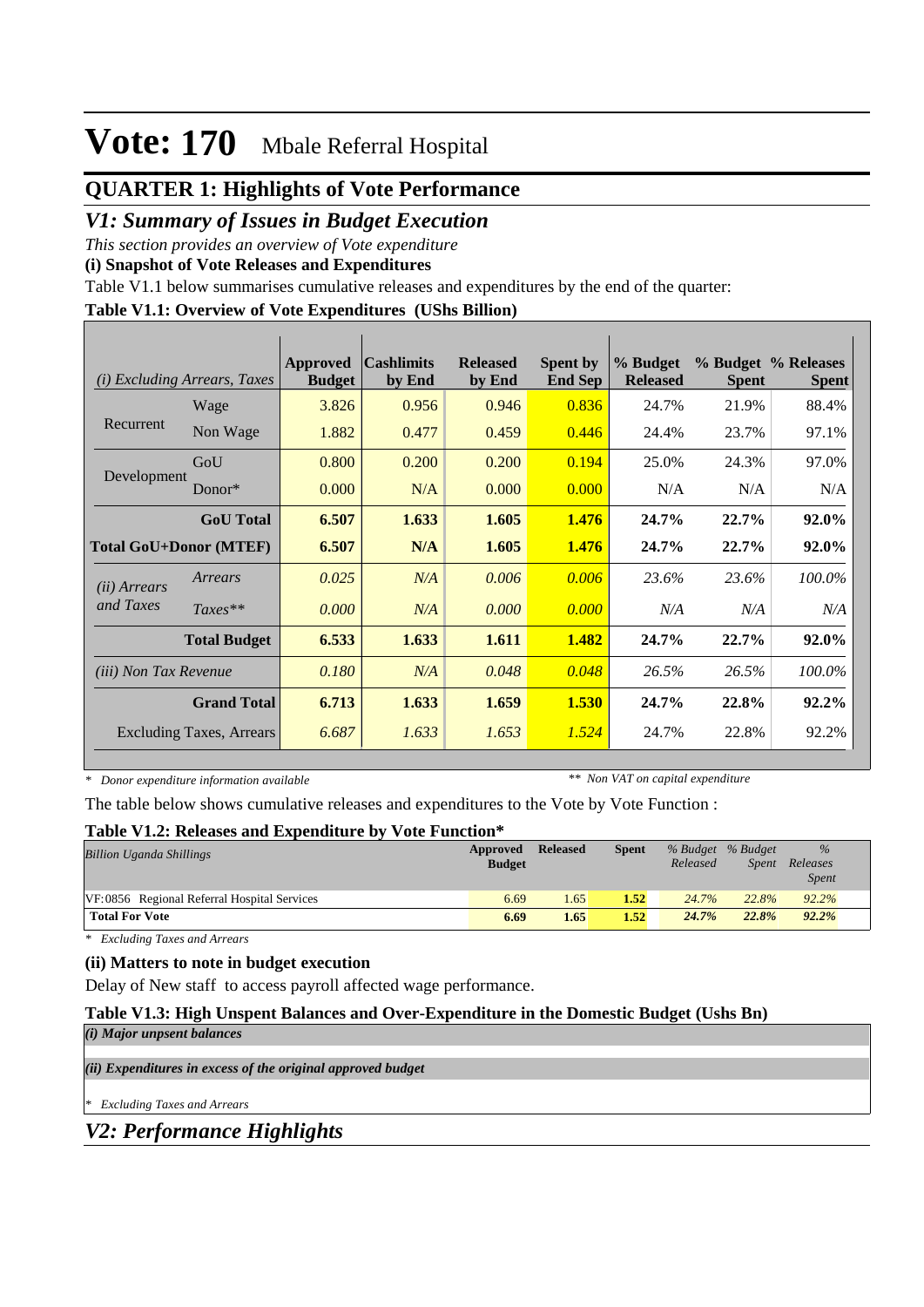## **QUARTER 1: Highlights of Vote Performance**

*This section provides highlights of output performance, focusing on key outputs and actions impelemented to improve section performance.*

### **Table V2.1: Key Vote Output Indicators and Expenditures\***

| Vote, Vote Function<br><b>Key Output</b>                                       |                     | <b>Approved Budget and</b><br><b>Planned outputs</b>                                                                                                                          |         | <b>Cumulative Expenditure</b><br>and Performance                                                                                                     |        | <b>Status and Reasons for any</b><br><b>Variation from Plans</b>                         |       |  |
|--------------------------------------------------------------------------------|---------------------|-------------------------------------------------------------------------------------------------------------------------------------------------------------------------------|---------|------------------------------------------------------------------------------------------------------------------------------------------------------|--------|------------------------------------------------------------------------------------------|-------|--|
|                                                                                |                     | Vote Function: 0856 Regional Referral Hospital Services                                                                                                                       |         |                                                                                                                                                      |        |                                                                                          |       |  |
| <b>Output: 085601</b>                                                          |                     | inpatients services                                                                                                                                                           |         |                                                                                                                                                      |        |                                                                                          |       |  |
|                                                                                |                     | Average length of stay is 5 days                                                                                                                                              |         | Description of Performance: 62,000 patients to be attended to. Admitted 13648 patients                                                               |        | Marging of casulty ward<br>together with medical reduced<br>number of beds for admission |       |  |
|                                                                                |                     | Bed occupancy rate 85%                                                                                                                                                        |         |                                                                                                                                                      |        |                                                                                          |       |  |
| Performance Indicators:                                                        |                     |                                                                                                                                                                               |         |                                                                                                                                                      |        |                                                                                          |       |  |
| No. of in patients admitted                                                    |                     |                                                                                                                                                                               | 62,000  |                                                                                                                                                      | 13,648 |                                                                                          |       |  |
| Bed occupancy rate<br>(inpatients)                                             |                     |                                                                                                                                                                               | 85      |                                                                                                                                                      | 78     |                                                                                          |       |  |
| Average rate of stay for<br>inpatients (no. days)                              |                     |                                                                                                                                                                               | 5       |                                                                                                                                                      | 2.4    |                                                                                          |       |  |
|                                                                                | <b>Output Cost:</b> | UShs Bn:                                                                                                                                                                      | 0.741   | UShs Bn:                                                                                                                                             | 0.147  | % Budget Spent:                                                                          | 19.8% |  |
| <b>Output: 085602</b>                                                          |                     | <b>Outpatient services</b>                                                                                                                                                    |         |                                                                                                                                                      |        |                                                                                          |       |  |
|                                                                                |                     | seen                                                                                                                                                                          |         | Description of Performance: 104,000 out patients cases to be 29466 patients were seen in<br>General out patients and 3342<br>seen in special clinics |        | No variation                                                                             |       |  |
| Performance Indicators:                                                        |                     |                                                                                                                                                                               |         |                                                                                                                                                      |        |                                                                                          |       |  |
| No. of specialised outpatients<br>attended to                                  |                     |                                                                                                                                                                               | 5,800   |                                                                                                                                                      | 3,342  |                                                                                          |       |  |
| No. of general outpatients<br>attended to                                      |                     |                                                                                                                                                                               | 104,000 |                                                                                                                                                      | 29,466 |                                                                                          |       |  |
|                                                                                | <b>Output Cost:</b> | UShs Bn:                                                                                                                                                                      | 0.417   | UShs Bn:                                                                                                                                             | 0.096  | % Budget Spent:                                                                          | 23.0% |  |
| <b>Output: 085604</b>                                                          |                     | <b>Diagnostic services</b>                                                                                                                                                    |         |                                                                                                                                                      |        |                                                                                          |       |  |
|                                                                                |                     | Description of Performance: 72,000 LAB TEST TO BE<br>DONE, 45,000 X-RAY TO BE<br><b>DONE</b>                                                                                  |         | 37537 lab tests were done                                                                                                                            |        | Availabilty of testing regents                                                           |       |  |
| Performance Indicators:                                                        |                     |                                                                                                                                                                               |         |                                                                                                                                                      |        |                                                                                          |       |  |
| Patient xrays (imaging)                                                        |                     |                                                                                                                                                                               | 45,000  |                                                                                                                                                      | 2,209  |                                                                                          |       |  |
| No. of labs/tests                                                              |                     |                                                                                                                                                                               | 72,000  |                                                                                                                                                      | 37,537 |                                                                                          |       |  |
|                                                                                | <b>Output Cost:</b> | UShs Bn:                                                                                                                                                                      | 0.110   | UShs Bn:                                                                                                                                             |        | 0.018 % Budget Spent:                                                                    | 16.1% |  |
| <b>Output: 085605</b>                                                          |                     | <b>Hospital Management and support services</b>                                                                                                                               |         |                                                                                                                                                      |        |                                                                                          |       |  |
| Description of Performance:                                                    |                     |                                                                                                                                                                               |         |                                                                                                                                                      |        |                                                                                          |       |  |
|                                                                                |                     |                                                                                                                                                                               |         | Implementation of managents<br>services to health delivery was<br>done to standards                                                                  |        | No variation                                                                             |       |  |
|                                                                                | <b>Output Cost:</b> | <b>UShs Bn:</b>                                                                                                                                                               | 4.537   | UShs Bn:                                                                                                                                             |        | 1.029 % Budget Spent:                                                                    | 22.7% |  |
| <b>Output: 085606</b>                                                          |                     | Prevention and rehabilitation services                                                                                                                                        |         |                                                                                                                                                      |        |                                                                                          |       |  |
|                                                                                |                     | Description of Performance: 17000 ANC cases seen, 4800<br>cases of specialized clinics,<br>2500 cases of pysiothrapy cases<br>to be seen and 9000 children to<br>be immunized |         | 2242 New ANC were seen,<br>1028 cases seen in physiothrapy<br>and 334 chilren immunized with<br>BCG plus 150 patients seen in<br>palliative care     |        | No variation                                                                             |       |  |
|                                                                                |                     |                                                                                                                                                                               |         |                                                                                                                                                      |        |                                                                                          |       |  |
| Performance Indicators:<br>No. of people receiving<br>family planning services |                     |                                                                                                                                                                               | 2,500   |                                                                                                                                                      | 447    |                                                                                          |       |  |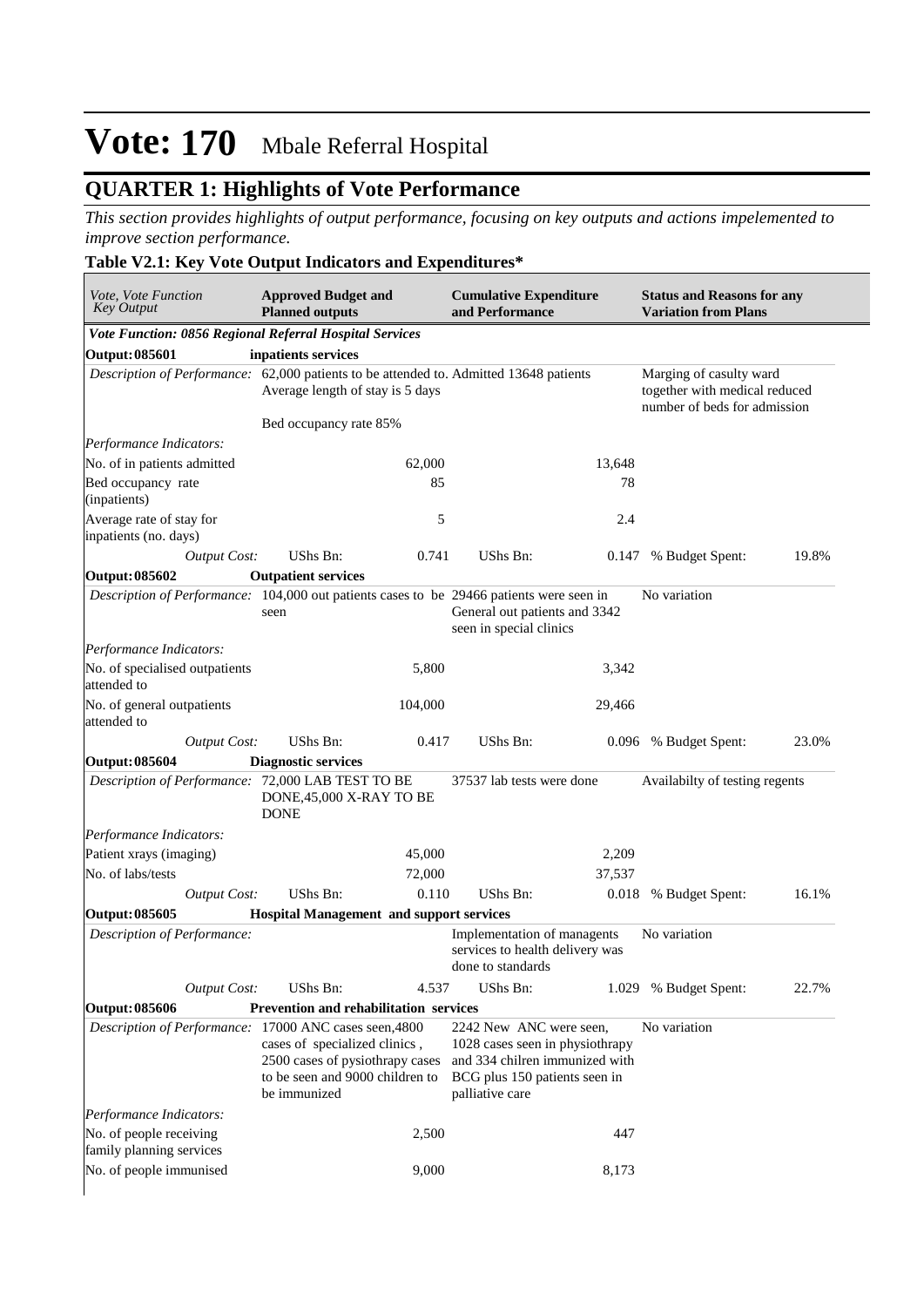## **QUARTER 1: Highlights of Vote Performance**

| <i>Vote, Vote Function</i><br><b>Key Output</b>                                           | <b>Approved Budget and</b><br><b>Planned outputs</b>      |                  | <b>Cumulative Expenditure</b><br>and Performance |                | <b>Status and Reasons for any</b><br><b>Variation from Plans</b> |       |
|-------------------------------------------------------------------------------------------|-----------------------------------------------------------|------------------|--------------------------------------------------|----------------|------------------------------------------------------------------|-------|
| No. of antenatal cases                                                                    |                                                           | 17,000           |                                                  | 2,242          |                                                                  |       |
| <b>Output Cost:</b>                                                                       | UShs Bn:                                                  | 0.060            | UShs Bn:                                         | 0.013          | % Budget Spent:                                                  | 22.1% |
| Output: 085683                                                                            | <b>OPD</b> and other ward construction and rehabilitation |                  |                                                  |                |                                                                  |       |
| <i>Description of Performance:</i> Construction of surgical complex Engineering works and |                                                           |                  | drawings and designs were done                   |                | No variation                                                     |       |
| Performance Indicators:                                                                   |                                                           |                  |                                                  |                |                                                                  |       |
| No. of other wards<br>rehabilitated                                                       |                                                           | $\Omega$         |                                                  | $\Omega$       |                                                                  |       |
| No. of other wards<br>constructed                                                         |                                                           |                  |                                                  |                |                                                                  |       |
| No. of OPD wards<br>rehabilitated                                                         |                                                           | $\theta$         |                                                  | $\overline{0}$ |                                                                  |       |
| No. of OPD wards<br>constructed                                                           |                                                           | $\Omega$         | 194,000,000                                      |                |                                                                  |       |
| <b>Output Cost:</b>                                                                       | UShs Bn:                                                  | 0.800            | UShs Bn:                                         | 0.194          | % Budget Spent:                                                  | 24.3% |
| <b>Vote Function Cost</b>                                                                 | <b>UShs Bn:</b>                                           | $6.687$ UShs Bn: |                                                  | 1.524          | % Budget Spent:                                                  | 22.8% |
| <b>Cost of Vote Services:</b>                                                             | UShs Bn:                                                  | $6.687$ UShs Bn: |                                                  | 1.524          | % Budget Spent:                                                  | 22.8% |

*\* Excluding Taxes and Arrears*

Cadre mix up of staff list in the OBT tool

#### **Table V2.2: Implementing Actions to Improve Vote Performance**

| <b>Planned Actions:</b>                                  | <b>Actual Actions:</b>                               | <b>Reasons for Variation</b>                               |
|----------------------------------------------------------|------------------------------------------------------|------------------------------------------------------------|
| Vote: 170 Mbale Referral Hospital                        |                                                      |                                                            |
| Vote Function: 08 56 Regional Referral Hospital Services |                                                      |                                                            |
| Inventory updtaed regulaly                               | Submitted vaccant posts to public<br>service and MOH | Deaths, mandetory retirement and normal<br>staff transfers |

## *V3: Details of Releases and Expenditure*

*This section provides a comprehensive summary of the outputs delivered by the Vote and further details of Vote expenditures by Vote Function and Expenditure Item.*

#### **Table V3.1: GoU Releases and Expenditure by Output\***

| <b>Billion Uganda Shillings</b>                           | Approved      | <b>Released</b> | <b>Spent</b> | $%$ GoU       | $%$ GoU       | $%$ GoU      |
|-----------------------------------------------------------|---------------|-----------------|--------------|---------------|---------------|--------------|
|                                                           | <b>Budget</b> |                 |              | <b>Budget</b> | <b>Budget</b> | Releases     |
|                                                           |               |                 |              | Released      | <i>Spent</i>  | <i>Spent</i> |
| VF:0856 Regional Referral Hospital Services               | 6.51          | 1.60            | 1.48         | 24.7%         | 22.7%         | $92.0\%$     |
| Class: Outputs Provided                                   | 5.71          | 1.40            | 1.28         | 24.6%         | 22.5%         | 91.3%        |
| 085601 Inpatient services                                 | 0.61          | 0.15            | 0.15         | 24.5%         | 24.2%         | 98.9%        |
| 085602 Outpatient services                                | 0.40          | 0.10            | 0.10         | 23.8%         | 23.8%         | $100.0\%$    |
| 085604 Diagnostic services                                | 0.08          | 0.02            | 0.02         | $25.0\%$      | 22.7%         | 90.8%        |
| 085605 Hospital Management and support services           | 4.54          | 1.12            | 1.01         | 24.7%         | 22.2%         | 89.8%        |
| 085606 Prevention and rehabilitation services             | 0.06          | 0.02            | 0.01         | $25.0\%$      | 22.1%         | 88.3%        |
| 085607 Immunisation Services                              | 0.02          | 0.01            | 0.00         | $25.0\%$      | 12.4%         | 49.6%        |
| Class: Capital Purchases                                  | 0.80          | 0.20            | 0.19         | $25.0\%$      | 24.3%         | 97.0%        |
| 085681 Staff houses construction and rehabilitation       | 0.00          | 0.20            | 0.00         | N/A           | N/A           | $0.0\%$      |
| 085683 OPD and other ward construction and rehabilitation | 0.80          | 0.00            | 0.19         | $0.0\%$       | 24.3%         | N/A          |
| <b>Total For Vote</b>                                     | 6.51          | 1.60            | 1.48         | 24.7%         | 22.7%         | 92.0%        |

*\* Excluding Taxes and Arrears*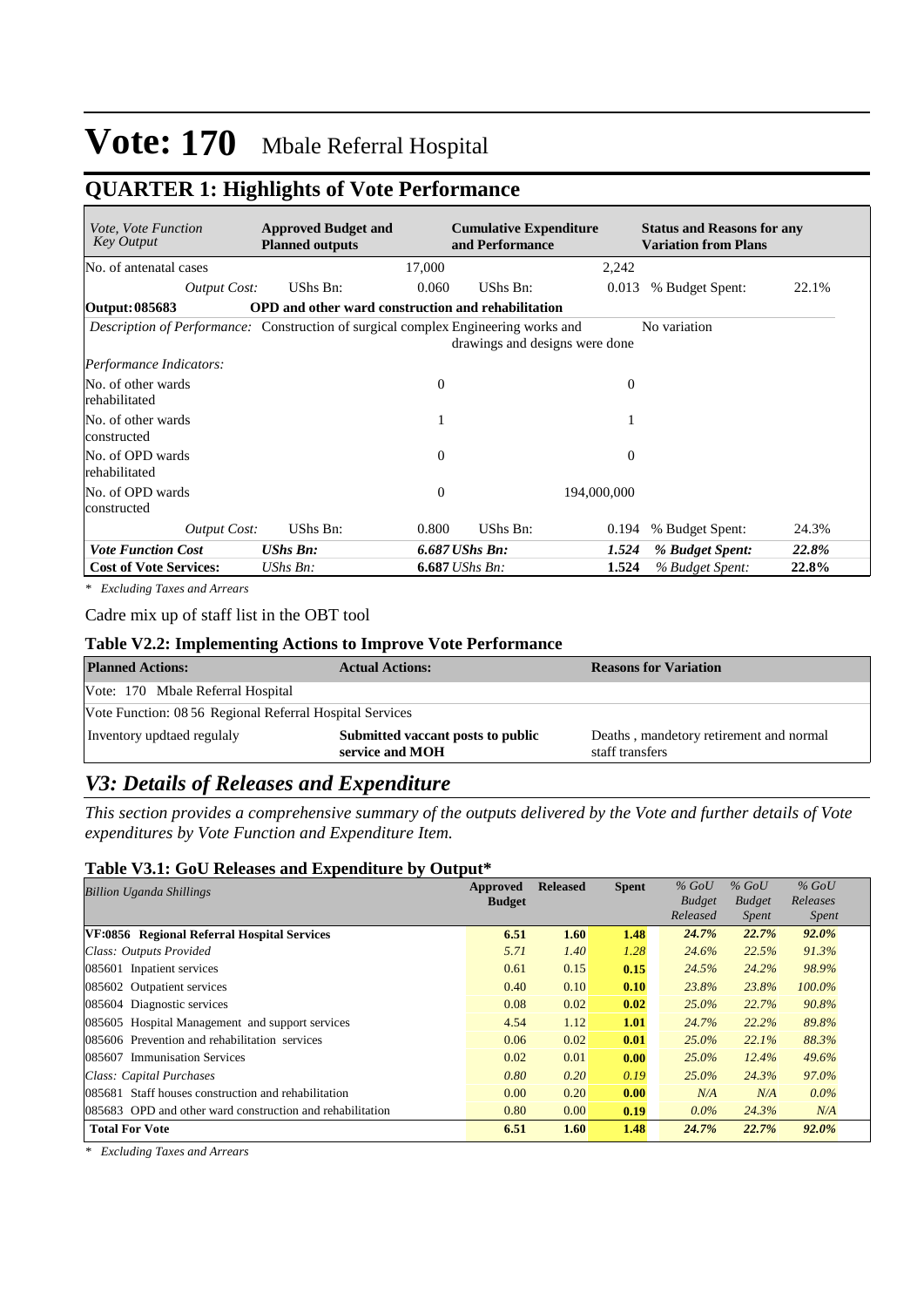## **QUARTER 1: Highlights of Vote Performance**

**Table V3.2: 2014/15 GoU Expenditure by Item**

| <b>Billion Uganda Shillings</b>                          | <b>Approved</b><br><b>Budget</b> | <b>Releases</b> | <b>Expend-</b><br>iture | % Budged<br><b>Released</b> | % Budget<br><b>Spent</b> | %Releases<br><b>Spent</b> |
|----------------------------------------------------------|----------------------------------|-----------------|-------------------------|-----------------------------|--------------------------|---------------------------|
| <b>Output Class: Outputs Provided</b>                    | 5.71                             | 1.40            | <b>1.28</b>             | 24.6%                       | 22.5%                    | 91.3%                     |
| 211101 General Staff Salaries                            | 3.83                             | 0.95            | 0.84                    | 24.7%                       | 21.9%                    | 88.4%                     |
| 211103 Allowances                                        | 0.16                             | 0.04            | 0.04                    | 23.4%                       | 23.1%                    | 98.8%                     |
| 213001 Medical expenses (To employees)                   | 0.01                             | 0.00            | 0.00                    | 25.0%                       | 24.8%                    | 99.0%                     |
| 213002 Incapacity, death benefits and funeral expenses   | 0.01                             | 0.00            | 0.00                    | 21.5%                       | 21.5%                    | 100.0%                    |
| 221001 Advertising and Public Relations                  | 0.01                             | 0.00            | 0.00                    | 25.0%                       | 25.0%                    | 100.0%                    |
| 221002 Workshops and Seminars                            | 0.03                             | 0.01            | 0.01                    | 23.1%                       | 22.1%                    | 95.4%                     |
| 221003 Staff Training                                    | 0.05                             | 0.01            | 0.01                    | 25.0%                       | 22.9%                    | 91.7%                     |
| 221005 Hire of Venue (chairs, projector, etc)            | 0.01                             | 0.00            | 0.00                    | 25.0%                       | 3.1%                     | 12.4%                     |
| 221007 Books, Periodicals & Newspapers                   | 0.00                             | 0.00            | 0.00                    | 25.0%                       | 22.4%                    | 89.6%                     |
| 221008 Computer supplies and Information Technology (IT) | 0.02                             | 0.00            | 0.00                    | 25.0%                       | 25.0%                    | 100.0%                    |
| 221009 Welfare and Entertainment                         | 0.04                             | 0.01            | 0.01                    | 25.0%                       | 25.0%                    | 100.0%                    |
| 221010 Special Meals and Drinks                          | 0.07                             | 0.02            | 0.02                    | 27.3%                       | 27.2%                    | 99.7%                     |
| 221011 Printing, Stationery, Photocopying and Binding    | 0.06                             | 0.01            | 0.01                    | 18.9%                       | 14.2%                    | 75.0%                     |
| 221012 Small Office Equipment                            | 0.02                             | 0.00            | 0.00                    | 25.0%                       | 25.0%                    | 100.0%                    |
| 221014 Bank Charges and other Bank related costs         | 0.00                             | 0.00            | 0.00                    | 0.0%                        | 0.0%                     | N/A                       |
| 221016 IFMS Recurrent costs                              | 0.02                             | 0.00            | 0.00                    | 25.0%                       | 25.0%                    | 100.0%                    |
| 222001 Telecommunications                                | 0.01                             | 0.00            | 0.00                    | 25.0%                       | 24.9%                    | 99.5%                     |
| 222002 Postage and Courier                               | 0.00                             | 0.00            | 0.00                    | 25.0%                       | 22.4%                    | 89.8%                     |
| 222003 Information and communications technology (ICT)   | 0.02                             | 0.00            | 0.00                    | 25.0%                       | 25.0%                    | 100.0%                    |
| 223001 Property Expenses                                 | 0.02                             | 0.00            | 0.00                    | 25.0%                       | 24.9%                    | 99.7%                     |
| 223003 Rent - (Produced Assets) to private entities      | 0.01                             | 0.00            | 0.00                    | 24.9%                       | 24.9%                    | 100.0%                    |
| 223004 Guard and Security services                       | 0.00                             | 0.00            | 0.00                    | 0.0%                        | 0.0%                     | N/A                       |
| 223005 Electricity                                       | 0.20                             | 0.05            | 0.05                    | 25.0%                       | 25.0%                    | 100.0%                    |
| 223006 Water                                             | 0.15                             | 0.04            | 0.04                    | 25.0%                       | 25.0%                    | 100.0%                    |
| 223007 Other Utilities- (fuel, gas, firewood, charcoal)  | 0.02                             | 0.00            | 0.00                    | 25.0%                       | 24.8%                    | 99.2%                     |
| 224004 Cleaning and Sanitation                           | 0.13                             | 0.03            | 0.03                    | 25.0%                       | 25.0%                    | 100.0%                    |
| 224005 Uniforms, Beddings and Protective Gear            | 0.06                             | 0.02            | 0.01                    | 25.0%                       | 21.8%                    | 87.2%                     |
| 225001 Consultancy Services- Short term                  | 0.12                             | 0.03            | 0.03                    | 25.0%                       | 24.9%                    | 99.7%                     |
| 227001 Travel inland                                     | 0.06                             | 0.01            | 0.01                    | 19.1%                       | 19.1%                    | 99.9%                     |
| 227002 Travel abroad                                     | 0.01                             | 0.00            | 0.00                    | 25.0%                       | 22.8%                    | 91.1%                     |
| 227004 Fuel, Lubricants and Oils                         | 0.10                             | 0.02            | 0.02                    | 25.0%                       | 22.0%                    | 88.1%                     |
| 228001 Maintenance - Civil                               | 0.11                             | 0.03            | 0.03                    | 25.0%                       | 25.0%                    | 100.0%                    |
| 228002 Maintenance - Vehicles                            | 0.04                             | 0.01            | 0.01                    | 23.4%                       | 23.2%                    | 99.3%                     |
| 228003 Maintenance – Machinery, Equipment & Furniture    | 0.28                             | 0.07            | 0.07                    | 25.0%                       | 24.8%                    | 99.2%                     |
| 228004 Maintenance - Other                               | 0.04                             | 0.01            | 0.01                    | 25.0%                       | 24.9%                    | 99.8%                     |
| <b>Output Class: Capital Purchases</b>                   | 0.80                             | 0.20            | 0.19                    | 25.0%                       | 24.3%                    | 97.0%                     |
| 231001 Non Residential buildings (Depreciation)          | 0.80                             | 0.20            | 0.19                    | 25.0%                       | 24.3%                    | 97.0%                     |
| <b>Output Class: Arrears</b>                             | 0.03                             | 0.01            | 0.01                    | 23.6%                       | 23.6%                    | 100.0%                    |
| 321612 Water arrears(Budgeting)                          | 0.02                             | 0.00            | 0.00                    | 23.3%                       | 23.3%                    | 100.0%                    |
| 321614 Electricity arrears (Budgeting)                   | 0.00                             | 0.00            | 0.00                    | 25.0%                       | 25.0%                    | 100.0%                    |
| <b>Grand Total:</b>                                      | 6.53                             | 1.61            | <b>1.48</b>             | 24.7%                       | 22.7%                    | 92.0%                     |
| <b>Total Excluding Taxes and Arrears:</b>                | 6.51                             | 1.60            | <b>1.48</b>             | 24.7%                       | 22.7%                    | 92.0%                     |

### **Table V3.3: GoU Releases and Expenditure by Project and Programme\***

| <b>Billion Uganda Shillings</b>             | Approved      | <b>Released</b> | Spent | $%$ GoU       | $%$ GoU       | $%$ GoU      |
|---------------------------------------------|---------------|-----------------|-------|---------------|---------------|--------------|
|                                             | <b>Budget</b> |                 |       | <b>Budget</b> | <b>Budget</b> | Releases     |
|                                             |               |                 |       | Released      | <b>Spent</b>  | <i>Spent</i> |
| VF:0856 Regional Referral Hospital Services | 6.51          | 1.60            | 1.48  | 24.7%         | 22.7%         | 92.0%        |
|                                             |               |                 |       |               |               |              |